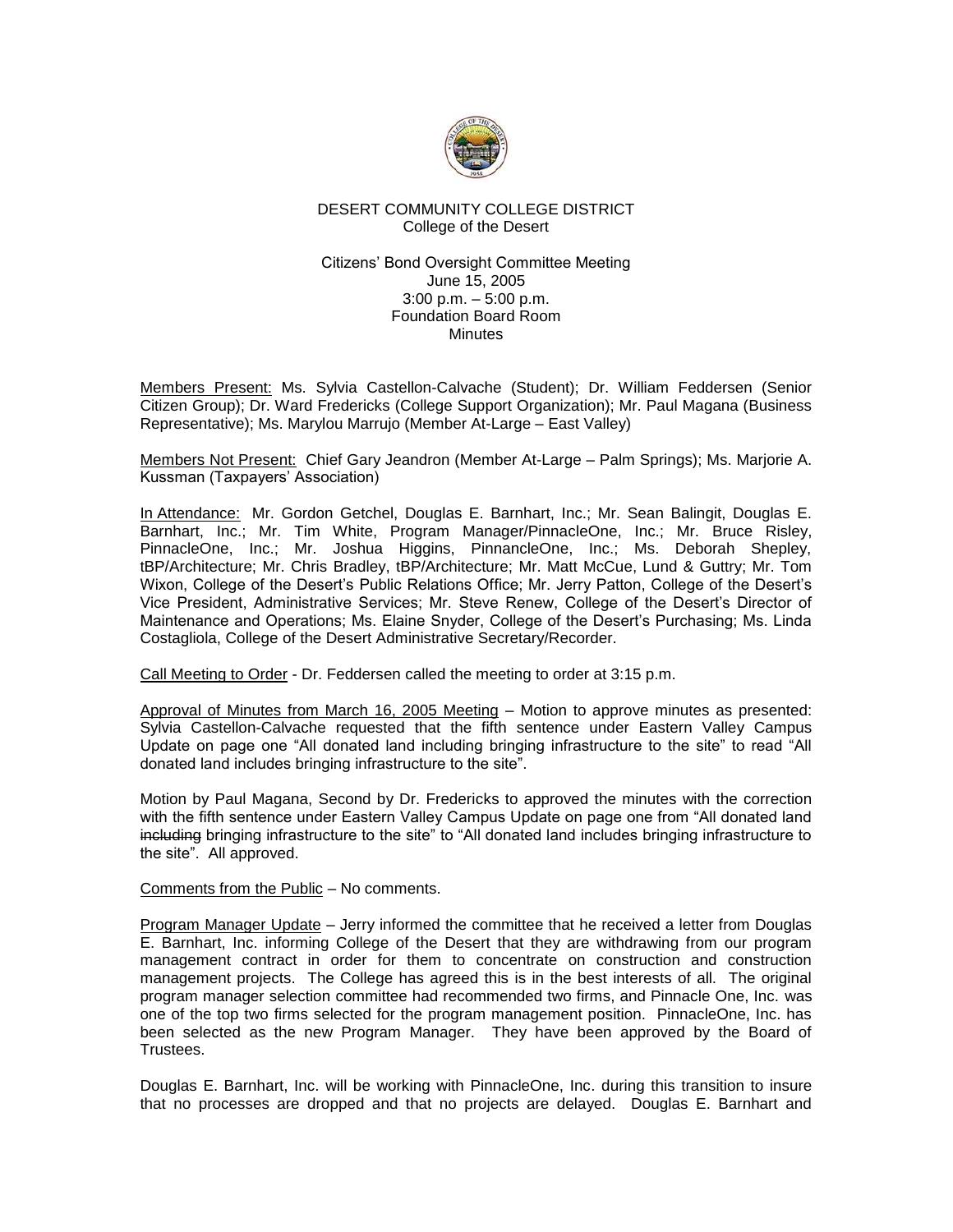PinnacleOne, Inc. have worked together in the past and they do have a good relationship. Dr. Frederick asked about the costs during this transition. Douglas E. Barnhart has eliminated most of the invoices/costs during 2004.

Jerry introduced Gordon Getchel and Shawn Balingit from Douglas E. Barnhart to the committee and said that this will be their last meeting that they will be attending.

Jerry introduced Bruce Risely, Senior Vice President from PinnacleOne, Inc., to the committee. Bruce Risely spoke to the committee about their firm. The firm has been in business for 25 years. He went on to say what their firm provides. He introduced two employees that will be on campus full time: Tim White, Program Director, and Joshua Higgins, Project Manager. Dr. Fredericks asked if this is a big project or a small project. Bruce said that this is a big project. A small project is an 87 million bond program. Other colleges that the firm has worked for is the Los Angeles Community College District in California and with K-12 districts and programs in California and has worked for colleges in Arizona. Bruce mentioned that a Program Manager oversees the processes and designs of the entire project. It has not been determined if we need a construction manager. There are five projects that will go out to bid. There may be different architects for different projects.

# Phase I Projects Update

A PowerPoint presentation was presented to the committee. Jerry reviewed the items listed below:

- 1. Measure B Objectives: Overview
- 2. Series A August 2004: Reviewed series A projects: \$65,000,000.00
	- a. Infrastructure Installation and Repair
	- b. Building/Classroom Renovation
	- c. Temporary Classrooms and Office Space
	- d. Parking Lot Design and Construction
	- e. Site Development Main Campus
	- f. Planning and Design East Valley Campus Phase I
	- g. Voice Over IP Communication
	- h. Contingency/Reserve
- 3. Current Program Status, Continuing Program Elements and Design Guidelines Status.

Shawn Balingit explained the Quickstart Projects to the committee:

- 4. Quickstart Projects
	- a. Gymnasium Stage and Gym floor replacement.
	- b. Liberal Arts/Culinary Kitchen selective demolition, FRP panels, new oven hoods, fire suppression system at oven hoods and quarry tile floors.
	- c. Stadium Locker Room There is water damage. Remove and replace plaster ceiling and patch walls.
	- d. Diesel Mechanic Building Floor removal, install new floor and roof repair.
	- e. Sidewalk Repairs repair lifted cement. Will work on it on Fridays late June.
	- f. Carol Meier Hall roof replacement.

Dr. Fredericks asked about the costs for these Quickstart Projects. Shaun went on to say that these projects have safety and health and welfare issues. The cost estimates for these projects will be presented at the next meeting. It was brought up that the costs for seismic upgrades in the gym are related. We are analyzing with consultants; architects, engineers and state government agencies. We may be surprised by the bids that come back with all construction costs that have been increasing over the last year.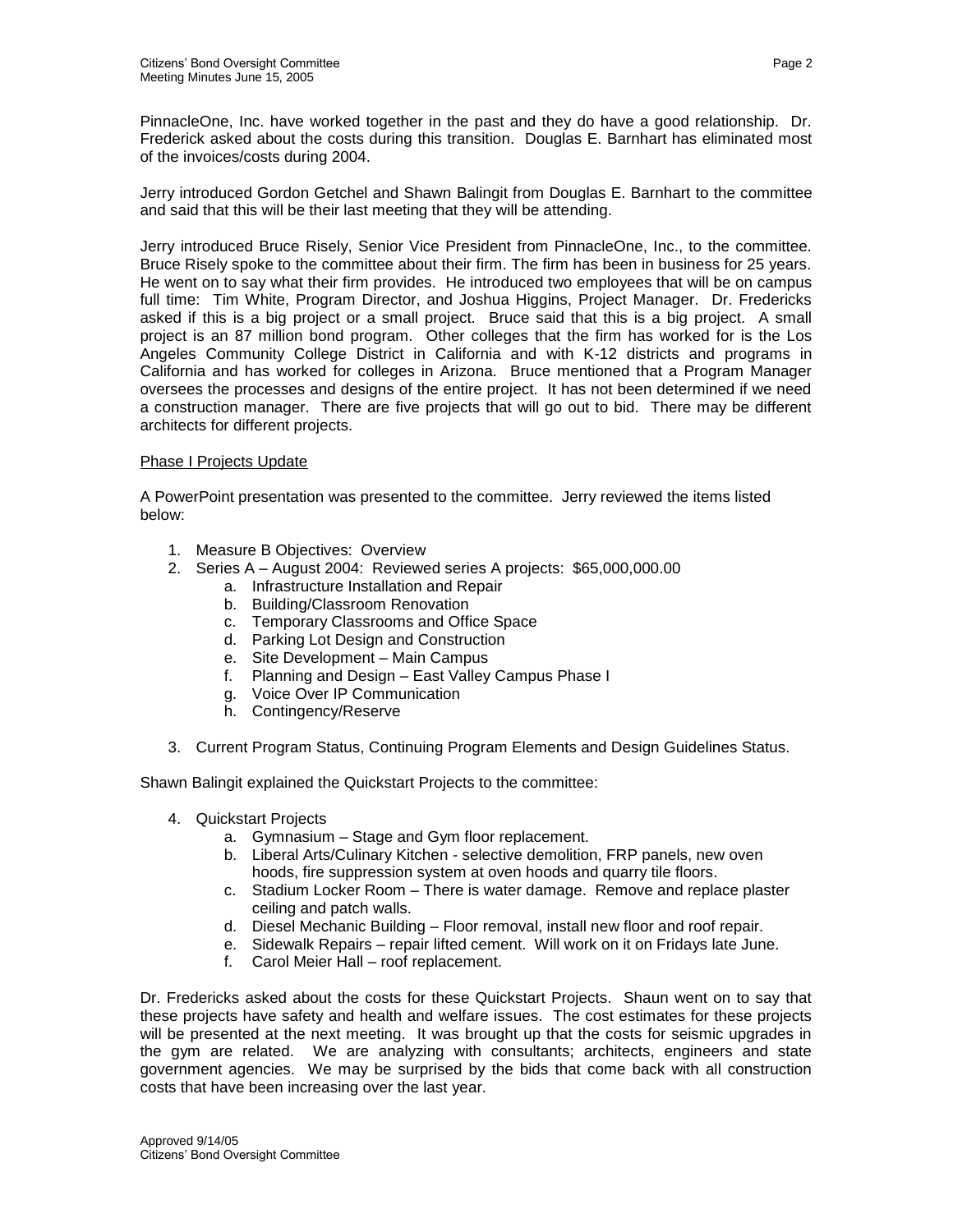- 5. Review On-Going Planning Efforts
	- a. ADA Transition Plan: A plan that allows transition and access to comply with the American with Disabilities Act.
	- b. Seismic Rapid Assessment: Architects and engineers analyze construction types with seismic retrofit with the building upgrades. The State allocated money to community colleges through a statewide bond program for seismic retrofits and COD did receive funds for the dining hall. We are doing a thorough analysis of all buildings for seismic stability.
	- c. Bond Program Website handouts were distributed to the committee.
	- d. 90-Day Schedule a review of the 90-day schedule. At a future meeting a new 90 day schedule will only have milestone events taking place; starting, finishing and approval for that project. There will be two reports: one with a 90-day look at the past at what actually happened and one with an additional future 90 days at what is planned.
	- e. Voice Over IP System This project is completed and it was under budget.
- 6. Reviewed Building Renovation/Repurposing
- 7. Implementation Program Process Gordon Getchel explained the Implementation Program Process. Jerry showed the committee the implementation plan binder as a way of explaining the detail involved in cost estimation.
- 8. Development of Future Campuses:

Eastern Valley Campus – Jerry reviewed a map regarding demographic studies where Coachella Valley, Indio, Thermal and Mecca are growing. We have one chance to select the right location for the Eastern Valley Campus. We are looking at the center between Indio and Northshore. We have tentative approval from CPEC and approval from the Chancellor. Supervisor Roy Wilson is being apprised of all activity. There are nine developers with land plus bringing infrastructure to the site. There are two areas we are concentrating on. At the next Board Meeting we will submit two proposals and hopefully the Board will make a decision to go with one. Both are close access to the college and by the 86 Expressway and the water and sewage are a mile away. The Eastern Valley Advisory Committee is kept updated on the process.

Western Valley Campus – Jerry mentioned that Desert Hot Springs is booming. The city of Desert Hot Springs has contacted us to place a facility in their jurisdiction. We are looking at four sites which would be all donated land. One is on I-10, two in Desert Hot Springs and one in Palm Springs (Hwy. 111 and Indian Canyon). BLM has the land in Palm Springs. Palm Springs has surplus land that may be traded with the BLM. We are asking for infrastructure, no one has said "no" yet. We are going through the same process as EVC. It will probably be six months or so before we make a decision.

9. Design Guidelines Status – by Chris Bradley, tBP/Architecture. Chris went over the design guidelines status; architectural, landscape and signage/graphics. Along with SWA Architect Group and RSM Design (contributing to signage) developed a strategy which helps with articulation and further the goals outlined in the master plan. He explained the purpose, campus plan/goals, design guidelines to Coachella Valley, legacy as it relates to the architecture history, materials, light, massing, sun control, sunshade, arcades, lobbies, natural light, building systems, landscape strategies, perimeter trees, interior campus palms, entry palm groves, primary pedestrian, campus interior, signage/identify, type modern classics, sign family concept, Monterey Avenue Monument sign, parking zone, details, materials/colors and permanent shade structures. The Landscape Sub-Committee which includes Spenser Knight, Landscape Manager from the City of Palm Desert, toured the landscape at the Desert Willow, Big Horn and the Reserve.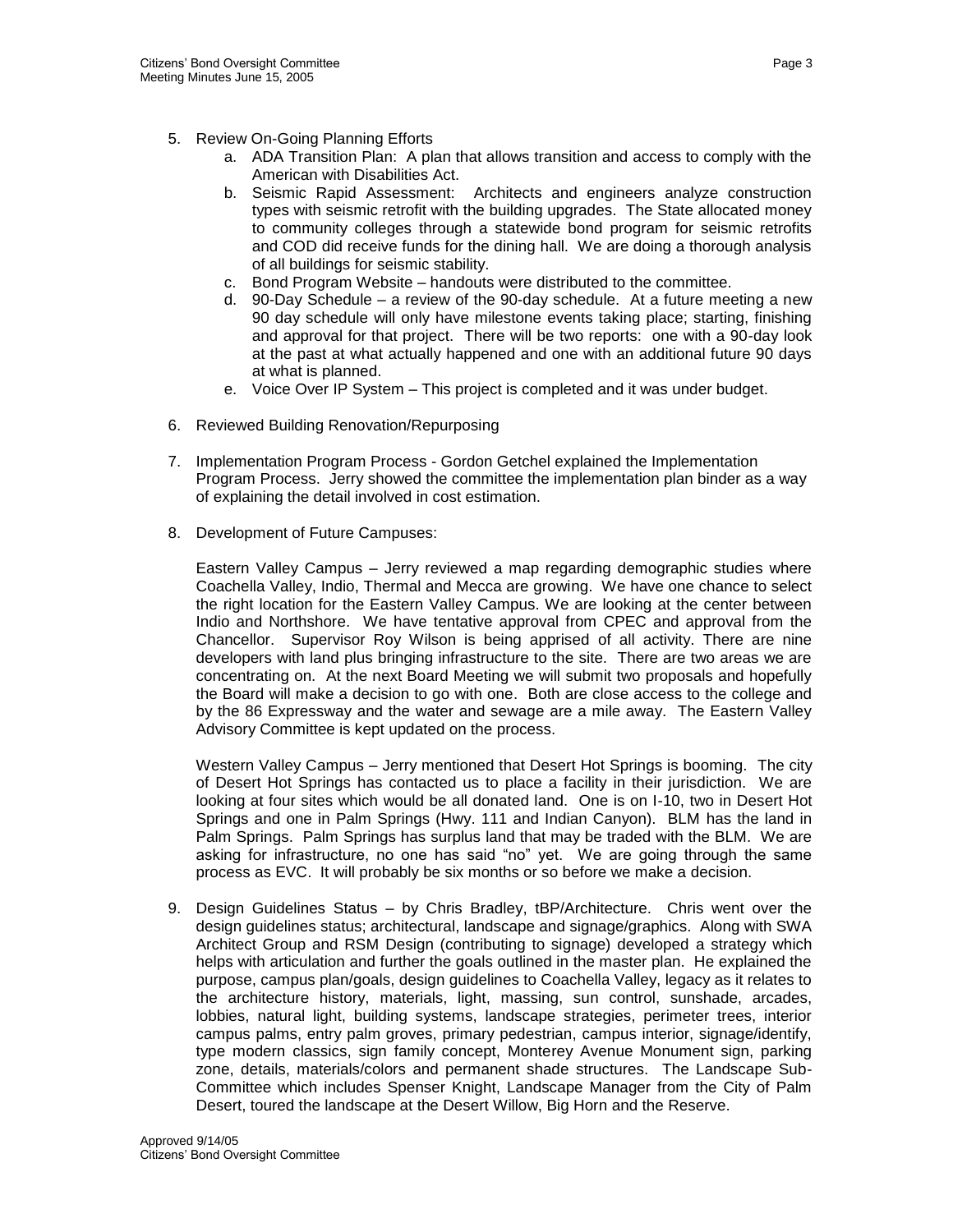## Phase I Bond Project Financial Report

Jerry explained to the committee that we recently refunded the bonds at a better rate. By doing this we were able to take seven million dollars off the debt and reduce the pay back time.

Committee reviewed the Series A Expenditures to Date (5/31/05) Analysis, #1

- 1. Infrastructure Installation & Repair
	- a. Fire hydrant loop Repair the pressure level because it's too low. Including new fire hydrants to accommodate with the new buildings. The College applied for state funds and hopefully they will help us.
- 2. Site Development Main Campus We have not done anything in this area. We may use the money for some other area.
- 3. EIR, Planning & Working Drawings for Four Buildings In process. We are moving faster. We have to spend 85% of the 65,000,000 within 36 months. The design and drawings for the buildings are in process. When that is completed, construction bids will go out and then construction will begin. Committee would like to see sub-elements under this project. EIR overall campus master plan is required by law. 30 days for final circulation. Board adopts plan in August or September. This needs to be in place before we start projects.
- 4. Phase I East Valley borrowed \$5,000,000 out of site development costs for EV and put it in Quickstarts Projects. The College is continuing with a number of studies at all the sites for an Eastern Valley Campus. Both the Chancellor's Office and CPEC have indicated that any of the sites would be acceptable. The Chancellor's Office has approved our letter of intent. The next step is to analyze the use of land, traffic, noise, mileage to airports (out a two-mile range from an airport will satisfy Chancellor), etc. Dr. Fredericks mentioned that we may not be able to spend the money budgeted for the eastern valley campus within three years. S we may move the money to other areas.

The current EVC location is maxed out for utilization. There is no room to expand. Once a location is designated for EVC, we will start with modulars and then permanent buildings will go up and the modulars will be removed.

- 5. Voice Over IP Communication This project is complete and it was under budget.
- 6. Contingency/Reserve May use funds for Quickstarts.
- 7. Quickstarts Projects A lot of the bills have not come in yet for the projects. The Committee would like the accruals (estimate) added to the report for the next meeting. We will continue to refine these reports for Series A and B staying within the parameters of the budget. Jerry asked the committee to make any other suggestions regarding the reports.
- 8. Infrastructure Planning \$20 million to spend on the central plant, water/gas system, sewage system, fire hydrant loop, electricity and master planning. We received a preliminary report from engineers that COD will look at for additional review. If COD accepts them, then we will issue commission to bid.
- 9. EIR Documentation and Process TerraNova Planning is continuing work on the Palm Desert Campus EIR.